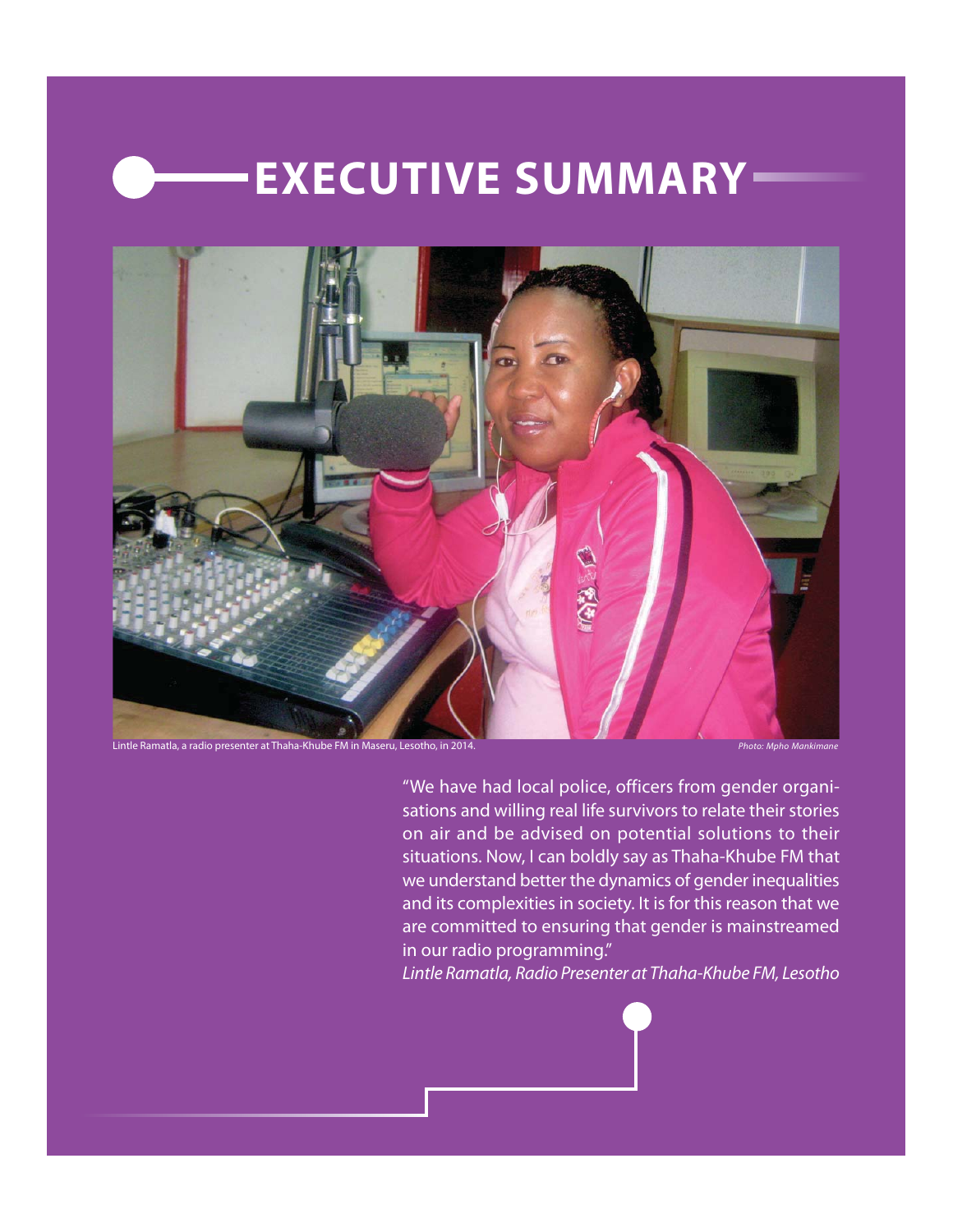There has been a negligible increase in the proportion of women sources in the news since the 2010 Gender and Media Progress Study (GMPS). Gender censorship remains a glaring reality in Southern Africa, with women's voices making up just one-fifth (20%) of those whose views and voices citizens hear in the news media - up just a percentage point from the 19% recorded in 2010.

Women's voices have increased by a paltry three percentage points since the landmark 2003 Gender and Media Baseline Study (GMBS). The GMBS served as the first comprehensive study on gender in the media, followed by the 2010 GMPS.

The picture remains as grim on the global front. The 2015 Global Media Monitoring Project (GMMP) shows that the proportion of women sources sits stagnant at 24% - the same as in the last GMMP in 2010.

This study, however, found those media houses that have participated in the Centres of Excellence (COE) for gender in the media project more likely to access women's voices compared to non-COEs. Women make up 22% of those speaking in COEs compared to 19% in non-COEs.

Researchers found that Sexual Orientation and Gender Identity (SOGI) has yet to become an issue of relevance despite rampant discrimination in the region. This topic constitutes less than 1% of stories in the period under review. Where SOGI is covered, it is highly sensationalised.

While women constitute 61% of journalism and media studies students in institutions of higher learning, they only comprise 40% of the workforce in the media, and 34% in management positions. The latter constitutes an increase compared with 27% in management in the 2009 Glass Ceiling study, yet the former indicator has fallen one percentage point from 41% of women in the industry overall in 2009.

These comprise just a handful of the findings in this 2015 Gender and Media Progress Study (GMPS). Covering 27,045 news items, this study monitored news content in 14 SADC countries over one month (slightly fewer than the 33 400 covered in the 2010 GMPS).

#### **Background**



This study is significant in that it took place at a time when civil society, gender, and media activists in the Southern African Development Community (SADC) had paused to take stock of progress made since the signing of the landmark

SADC Protocol on Gender and Development that set targets related to gender equality in and through the media by 2015.

The expiry date on both the Millennium Development Goals (MDGs) and the SADC Protocol on Gender and Development approached as the GMPS monitors gathered their data. Meanwhile, members of the SADC Gender Protocol Alliance began work to design a Post-2015 Protocol. The original SADC Gender Protocol had one time-bound media target: gender equality in and through the media by 2015. This would have ensured 50% representation of women in all areas of decision-making as well as guaranteeing that women and men have equal voice and that media challenges gender stereotypes. It specifically called for gender sensitivity in the coverage of gender violence: a particularly challenging topic to cover.

The study also took place during the last year of the Centres of Excellence (COEs) for gender  $\ddot{\mathcal{L}}$ in the media project. Since 2011, GL has worked with more than 100 media houses to mainstream gender in institutional practice and content. GL has taken these operations



through a sustained capacity building and support programme that provides opportunities for on-thejob training as well as monitoring and evaluation of it.

This three-part study sought to explore progress made since the 2009 Glass Ceilings in Southern African Media Houses study, the 2010 GMPS and the 2010 Gender in Media Education (GIME) audit. The table gives details of what each of these studies covered. Together the studies covered women and men in media studies; in media practise, and media content.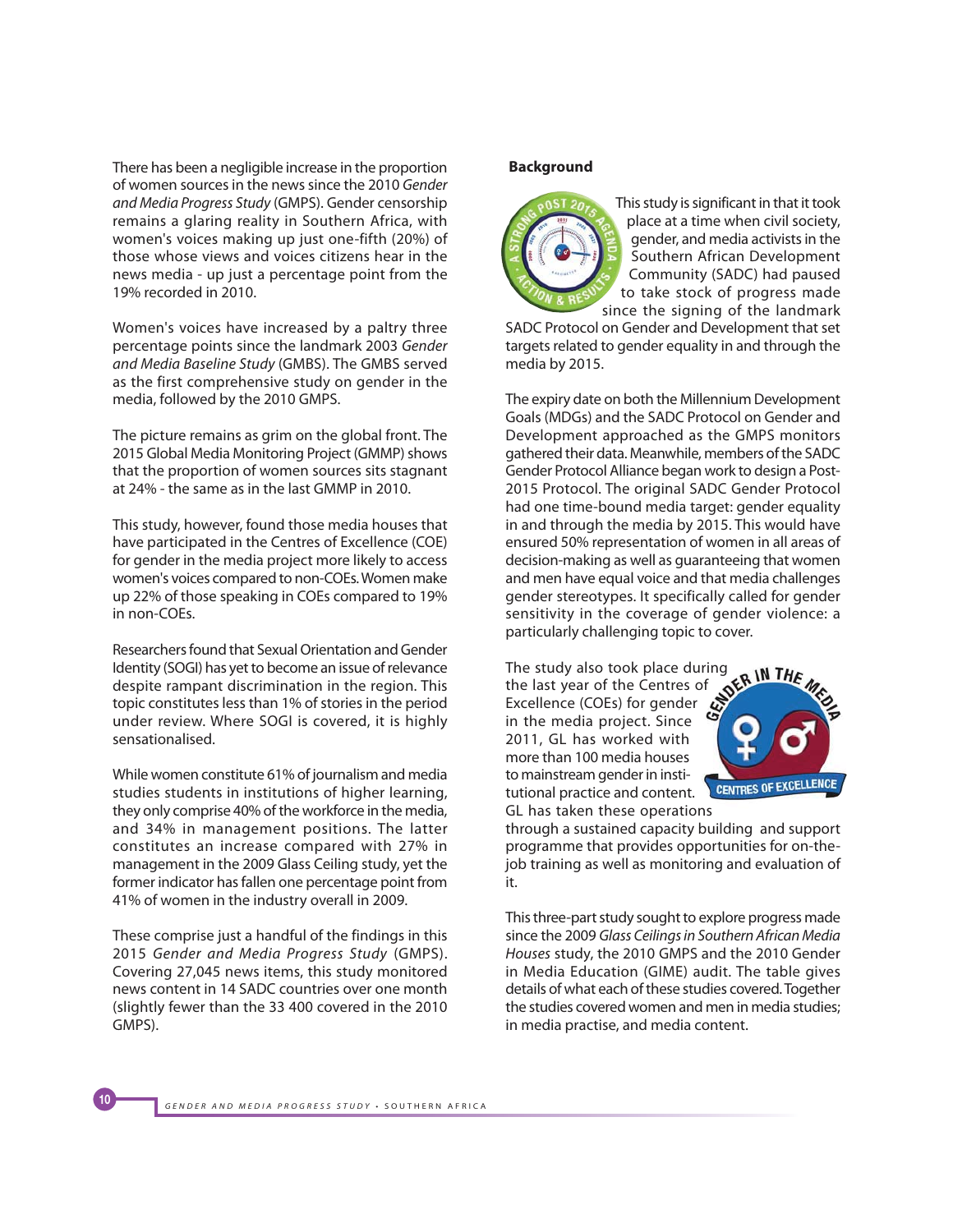| <b>YEAR</b> | <b>STUDY</b>                                       | <b>WHAT IT COVERED</b>                                                                                                                                                                  |
|-------------|----------------------------------------------------|-----------------------------------------------------------------------------------------------------------------------------------------------------------------------------------------|
| 2009        | Glass Ceilings in Southern African<br>Media Houses | Survey of women and men in a representative sample of media<br>houses - newsrooms, marketing, management, administration.                                                               |
| 2010        | Gender and Media Progress Study<br>(GMPS)          | Monitoring of news items from a representative sample of media<br>outlets over a period of one month. This study followed on from<br>the original 2003 Gender and Media Baseline study. |
| 2010        | Gender in Media Education (GIME)<br>study          | Staff and student composition, content and practise of media<br>education and training.                                                                                                 |

This 2015 GMPS therefore presents a culmination of many years of research, advocacy, policy and training. The year 2015 is also a time to commemorate 20 years since the signing of the Beijing Declaration and Platform for Action (BPFA).

Bringing together findings on content, media house composition and teaching of media and journalism allows for triangulation. For example, Glass Ceiling data provides vital insights on whether a critical mass of women in the media, especially at decision-making level, influences gender in content. The key research questions to the GMMP also present a significant opportunity.

Researchers monitored for the GMPS in 14 countries in the SADC region (with the exception of Angola, where GL has yet to establish strong media partners) from 1 April-30 April 2015. A full list of monitors appears at **Annex A** and **Annex B** presents a list of media houses monitored.

# **Objectives**

The GMPS sought to:

- Gauge the extent of progress in achieving gender equality in and through the media since the 2008 signing of the SADC Gender Protocol;
- Compare and benchmark the performance of media in different countries against their performance in the GMBS, the 2010 GMPS and the Glass Ceilings study;
- Use the findings of this study as a basis for the inclusion of media as a stand-alone goal in the Post-2015 Sustainable Development Goals (SDGs);
- Obtain baseline data on the coverage of LGBTI issues in the media to inform advocacy efforts around advancing effective communication on LGBTI communities in Africa;
- Use this data to assess the impact of the media COE project. The COE project supports media houses to mainstream gender in editorial content, programming and institutional practice; and
- Use data to gauge progress made by media training institutions in mainstreaming gender in journalism and media education as well as to make a case for continued work with journalism and media training institutions.

Compared to the 2010 GMPS, the 2015 study incorporates several new features, including:

- Comparisons between COEs and non-COEs: The 108 media COEs undertook a 19-stage gender mainstreaming process that involved newsroom training on the ten theme areas of the SADC Gender Protocol. This study seeks to make a comparative analysis of the performance of COEs and non-COEs;
- The incorporation of case studies from the monitoring into the reports at appropriate points to give texture to the quantitative findings;
- Analysis of media coverage of sexual orientation and gender identity;
- Analysis of the people behind the news as a follow-up to the Glass Ceilings study; and
- Follow up to the 2010 GIME audit gender mainstreaming in media and journalism education.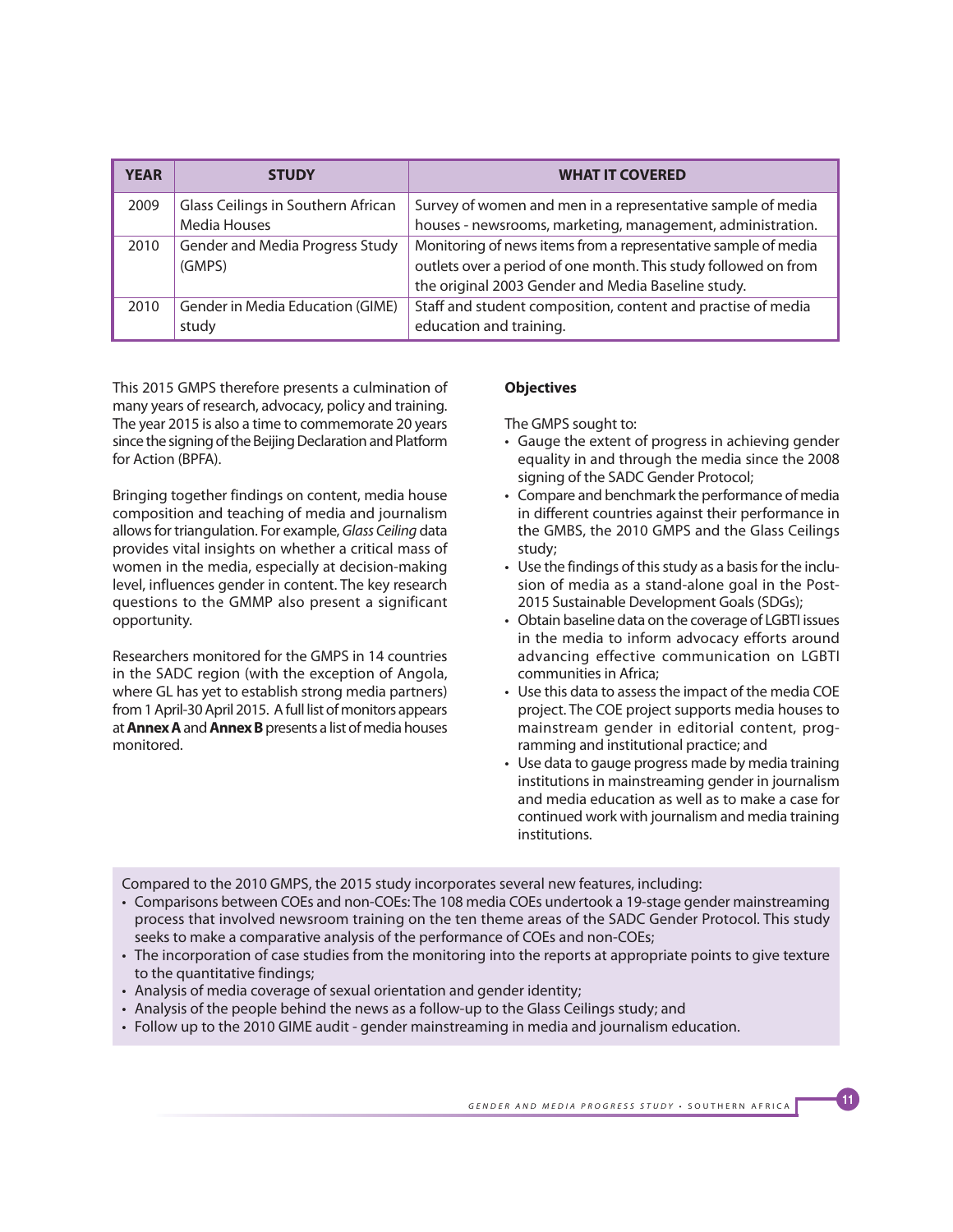## **Key findings**

#### **General media practice**

- **At 67%, the proportion of single source stories remains a source of concern:** Single source stories in the region constitute 67% of the total, up from 61% in the 2010 GMPS. Malawi (86%) has the highest proportion of single source stories followed by Swaziland at 85%. Swaziland had the highest proportion of single source stories in the 2010 study at 82%. At 33%, Tanzania has the lowest proportion of single source stories, followed by South Africa at 50%. The finding directly aligns to the low proportion of women sources in the region's media.
- **National news coverage dominates:** The research found that 44% of stories are national in outlook; 28% local, 16% international and 16% regional: similar to the 2010 results.
- **Politics, sports and the economy still dominate news coverage compared to social stories:** Coverage of politics increased from 19% to 21%, the economy from 12% to 17%. Sports coverage dropped from 18% to 17%. Health and HIV constituted 3% of the total while climate change and sustainable development - the buzz word for this period - constituted a mere 1% of the total coverage.



Media practitioners during a COE workshop in Botswana query single source<br>stories. Photo: Mbovi Maswabi Photo: Mboyi Maswabi

#### **Gender in media content**

- **There has been a small increase in the proportion of women sources from 17% in the 2003 GMBS to 20% in this study:** Male perspectives continue to dominate news in the region.
- **The pattern is the same across the globe, where women sources have remained stagnant:** The 2015 GMMP shows that the proportion of women sources remains at 24%, the same proportion recorded in 2010.
- **Performance varies between different countries in the region:** With 28% women sources, Seychelles and Botswana tied for top position. For Seychelles, this represented a decrease compared to 2010, while for Botswana this represented a significant increase. Zimbabwe (24%) also performed well compared to the baseline study. Zambia, Mauritius and the DRC regressed, with the DRC (6%) registering the lowest proportion of women sources (6%).
- **COE's had a slightly higher proportion of women sources (22%) than non-COE's (19%).** This pattern is true for eight of the 12 countries in which COE's and non-COE's. Zimbabwe registered the highest difference (29% for COE's compared to 15% for non-COEs). Mauritius registered the biggest gap (23% for non-COEs compared to 8% for COEs) following political and leadership changes that have had a negative effect on some of the inspirational work that had started to take root there. This reflects the fragile nature of gender and media work, and the need for constant vigilance.
- **Women are more likely to be seen that heard:** At 25%, television still has the highest proportion of women sources. Print gained two percentage points from 18% to 20%. Radio has the lowest proportion of women sources, after a two percentage point drop from 20% to 18% compared to the 2010 GMPS. Women constitute 28% (a percentage point increase from 27% in 2010) of all images in newspapers in the region, compared to 20% of news sources in the print media. The only content area to achieve gender parity is advertising, with women constituting half of all the subjects in adverts. All this evidence goes to show that the media still values women more for their physical than mental attributes.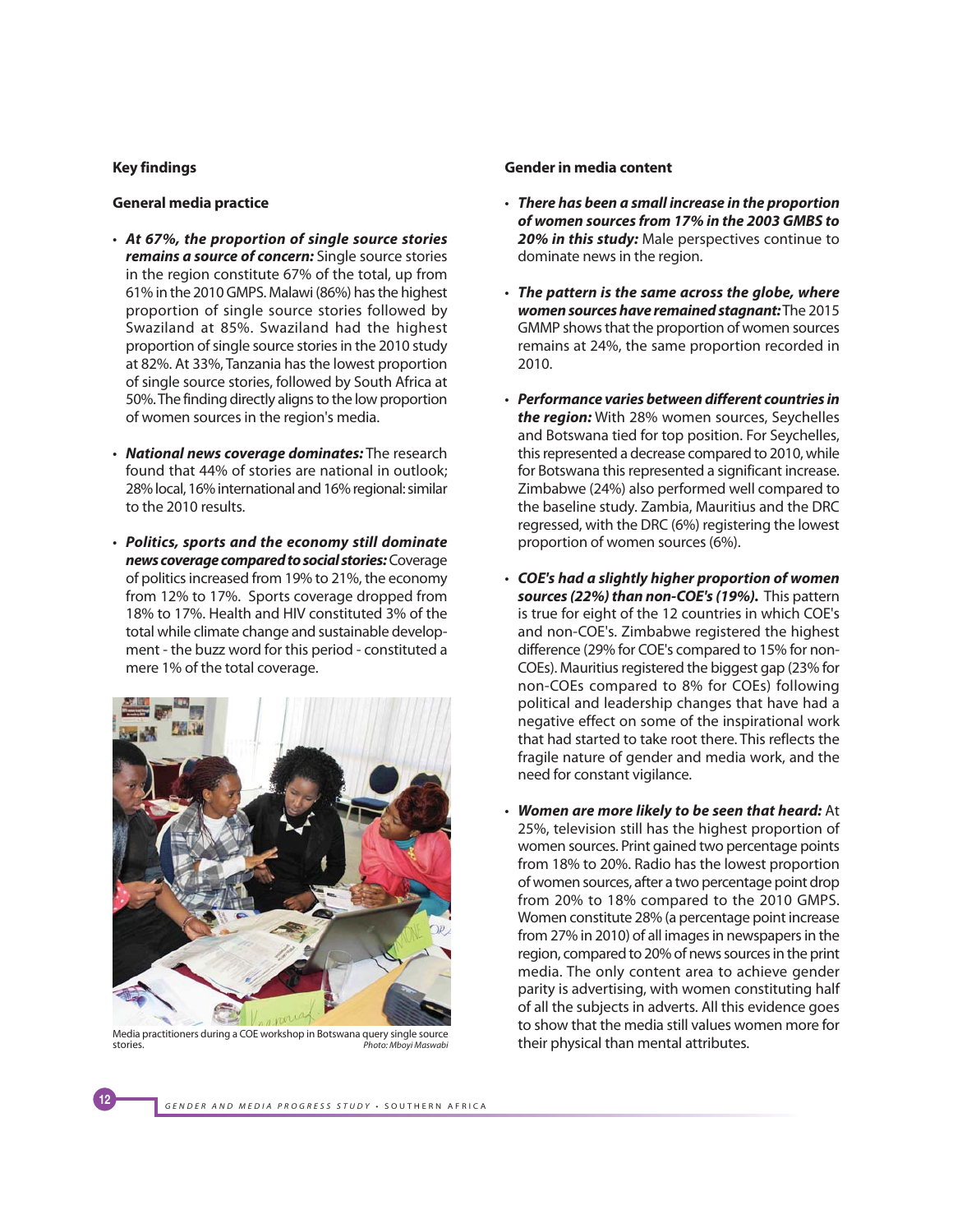

GL Board Member Loga Virahsawmy challenges an editor in Mauritius to<br>diversify the portrayal of women in the media. Photo: Colleen Lowe Morna

## **Gender in newsrooms**

- **Men still predominate within the media:** The follow up to the Glass Ceiling study found that women comprise 40% of all those employed by the media (down by one percentage point compared to the 2009 Glass Ceiling report). Although increasing the level of women in decision-making is a core component of the COE programme, the research found little difference between the COE's and non-COE's at this stage. The programme is relatively new. It is easier for the COE's to change editorial practise than to overhaul employment practise.
- **There has, however, been a significant increase of women in management in the media, from 28% in 2009 to 34% in the current study:** This is a positive finding for the 50/50 campaign, as promotions are one of the areas in which quick wins are possible. All countries except Botswana and Tanzania experienced an increase. The proportion of women in management ranges from 17% in the DRC to 55% in Lesotho.
- **Newsrooms are beginning to challenge the gender division of labour on beats:** The 2015 study revealed a marked increase in the proportion of women reporters in non-traditional beats: from 16 to 29% (politics and government); 20% to 39% (economy); and 7% to 22% (sports).

## **Gender-based violence**

- **Stories about GBV accounted for just 1% of all stories:** Despite gender-based violence constituting the most flagrant human rights violation in the SADC region, the proportion of GBV coverage has dropped from 4% of the total in 2010 to under one percent now.
- **Women make up 58% of sources in stories about, or that mention, GBV:** This presents a marked change from the 2010 study, in which men spoke for women - even about issues that do not affect men. In Madagascar, no stories about GBV had male sources. However, this may give the message that GBV is a "women's issue" instead of portraying men as partners in the fight against GBV. Lesotho has the lowest proportion of women GBV sources at 18%.
- **Survivors constitute less than a fifth (19%) of all sources on GBV:** This statistic comes in below the proportion of official sources, such as spokespeople at 23%, or "experts" at 16%.
- **Men remain more likely to report on GBV:** Women make up 43% of those reporting on GBV in the monitored stories, an improvement from 35% in 2010.

## **HIV and AIDS**

- **Coverage of HIV and AIDS has dropped:** The proportion of stories on HIV and AIDS dropped from 2% in 2010 to just 0.2% of the total in 2015. On the one hand this reflects the successful measures to increase advocacy and awareness, as well as roll out treatment and care. However, this trend is quite worrying, when read alongside UNAIDS figures showing that Southern Africa is still far from being out of the woods on this pandemic.
- **At 24%, treatment stories receive more coverage compared to other sub-topics.** Prevention stories come next at 19%. Meanwhile, impact stories account for only 2% of coverage - the same proportion recorded for stories about rights.